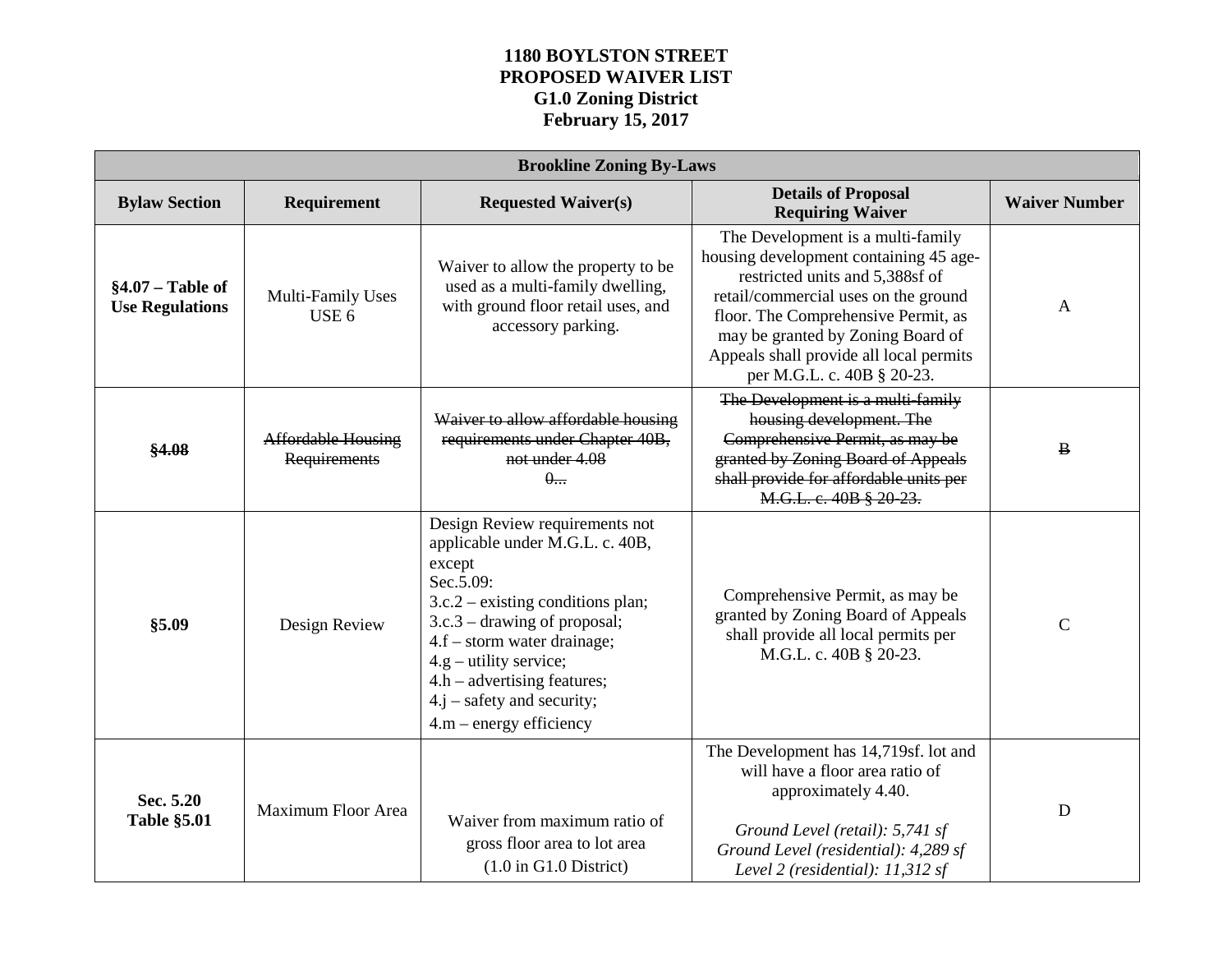|                                             |                                                                                                                                                      |                                                                                                                                   | Level 3 (residential): $11,312$ sf<br>Level 4 (residential): 11,312 sf<br>Level 5 (residential): 10,935 sf<br>Level 6 (residential): 9,790 sf<br>$TOTAL = 64,694$ |             |
|---------------------------------------------|------------------------------------------------------------------------------------------------------------------------------------------------------|-----------------------------------------------------------------------------------------------------------------------------------|-------------------------------------------------------------------------------------------------------------------------------------------------------------------|-------------|
| Sec. 5.30<br><b>Table §5.01</b>             | Maximum Height of<br><b>Buildings</b>                                                                                                                | Waiver from maximum building<br>height limitations<br>$(40'$ in G 1.0District)                                                    | In accordance with section §5.30<br>Paragraph 2, method c,<br>The height of the Development will be<br>68'2" feet at its maximum.                                 | E           |
| Sec. 5.44.1                                 | Accessory<br>Underground<br><b>Structures</b>                                                                                                        | Not within 10 feet of any lot line                                                                                                | Setback minimum of 0'-1" from lot line.                                                                                                                           | E.1         |
| Sec. 5.60 / 5.07<br><b>Table 5.01 FTN 5</b> | Side Yard, marked as<br>2 on attached waiver<br>key site plan                                                                                        | Side yard min<br>Any other structure or use $(M-1.0)$<br>min side yard $20+L/10 = 24$ feet                                        | Provide 1'-0" side yard                                                                                                                                           | E.2         |
| Sec. 5.70 / 5.07<br><b>Table 5.01 FTN 5</b> | Rear Yard, marked as<br>1 on attached waiver<br>key site plan                                                                                        | Rear yard min<br>Any other structure or use $(M-1.0)$<br>40 feet                                                                  | Provide 1'-0" rear yard                                                                                                                                           | E.3         |
| Sec. 5.70 / 5.07<br><b>Table 5.01 FTN 5</b> | Rear Yard 2, marked<br>as 4 on attached<br>waiver key site plan                                                                                      | Rear yard<br>Any other structure or use $(M-1.0)$<br>40 feet                                                                      | Provide 19'-3" rear yard                                                                                                                                          | E.4         |
| Sec. 5.73 / 5.07                            | Rear Yard 3, marked<br>as 3 on waiver key site<br>plan                                                                                               | Rear yard<br>Commercial abutting T-5 district<br>30 feet                                                                          | Provide 1'-0" rear yard                                                                                                                                           | E.5         |
| Sec. 5.91/5.07<br><b>Table 5.01 FTN 5</b>   | Usable open space                                                                                                                                    | Any other structure or use $(M-1.0)$<br>20% of GFA                                                                                | 0% usable open space                                                                                                                                              | E.6         |
| Table 6.02                                  | Parking Spaces -<br>2.0/residential unit and<br>1 space/200' ground<br>floor retail<br>[Application submitted]<br>prior to Zoning<br>Amendment 2016] | Number of spaces required for<br>residential = $90$<br>Number of spaces required for<br>$commercial = 27$<br>$TOTAL = 117$ spaces | Waiver to allow 1 space/unit (45 total)<br>and 1 space/225SF of commercial (19<br>total) for TOTAL 69 spaces.                                                     | $\mathbf F$ |
| Sec. 6.06<br>Table 6.02                     | Loading bay to be<br>located on the lot<br>being served                                                                                              | Loading bay off the site being<br>served                                                                                          | The loading bay is not on the lot being<br>served but it will serve other lots on the<br>area not being served                                                    | H           |